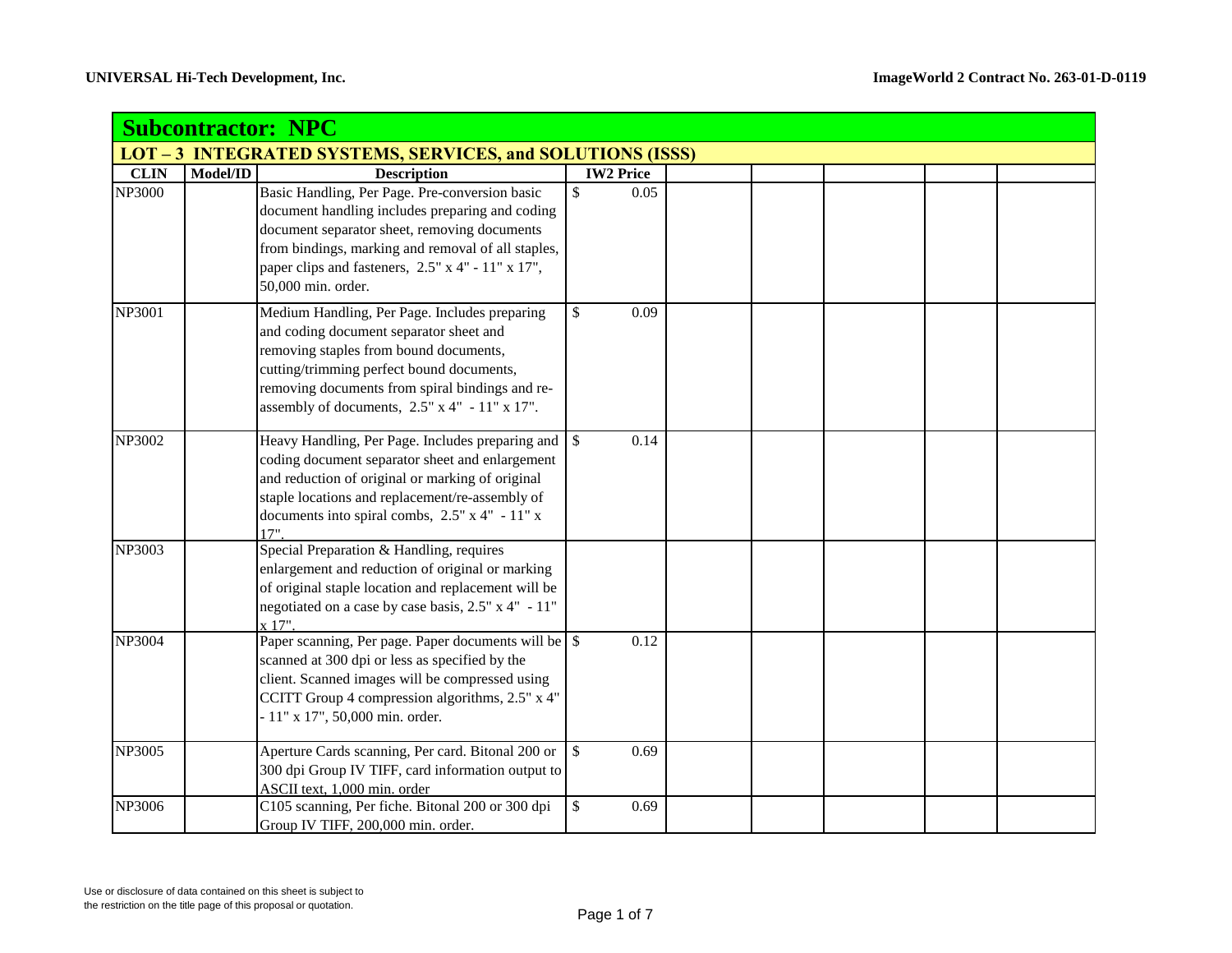|                                                                 | <b>Subcontractor: NPC</b> |                                                                                                                                                                                  |                             |  |  |  |  |  |  |
|-----------------------------------------------------------------|---------------------------|----------------------------------------------------------------------------------------------------------------------------------------------------------------------------------|-----------------------------|--|--|--|--|--|--|
| <b>LOT-3 INTEGRATED SYSTEMS, SERVICES, and SOLUTIONS (ISSS)</b> |                           |                                                                                                                                                                                  |                             |  |  |  |  |  |  |
| <b>CLIN</b>                                                     | Model/ID                  | <b>Description</b>                                                                                                                                                               | <b>IW2 Price</b>            |  |  |  |  |  |  |
| NP3007                                                          |                           | Microfilm scanning, Per image. Bitonal 200 or 300 \$<br>dpi Group IV TIFF, 16 - 35mm, 20,000 min. order.                                                                         | 0.28                        |  |  |  |  |  |  |
| <b>NP3008</b>                                                   |                           | Microfiche scanning, Per fiche. Bitonal 200 or 300 \$<br>dpi Group IV TIFF, 24x - 48x, 20,000 min. order.                                                                        | 0.32                        |  |  |  |  |  |  |
| NP3009                                                          |                           | BW Large Format scanning, Per drawing. Bitonal<br>200, 300, 400, 600, or 1200 dpi Group IV TIFF, B-<br>F, 1,000 min. order.                                                      | $$2.07 - $17.25$            |  |  |  |  |  |  |
| <b>NP3010</b>                                                   |                           | Color Large Format scanning, Per drawing. Color<br>200, 300, 400, or 600 dpi Group IV TIFF, BMP, or<br>JPEG, B - F, 500 min. order                                               | $\overline{$5.52 - $41.40}$ |  |  |  |  |  |  |
| NP3011                                                          |                           | Gray Scale or Color Photos mylar, Per image. Gray \$<br>Scale or Color 200, 300, 400, 600, 1200, or 2400<br>dpi Group IV TIFF, BMP, JPEG, 1" x 1" - 8" x<br>10", 100 min. order. | 4.08                        |  |  |  |  |  |  |
| NP3012                                                          |                           | Gray Scale or Color Negatives mylar, Per image.<br>Gray Scale or Color 200, 300, 400, 600, 1200, or<br>2400 dpi Group IV TIFF, BMP, JPEG, 35mm,<br>100 min. order.               | $\mathbb{S}$<br>4.08        |  |  |  |  |  |  |
| NP3013                                                          |                           | Gray Scale or Color Slides mylar, Per image. Gray<br>Scale or Color 200, 300, 400, 600, 1200, or 2400<br>dpi Group IV TIFF, BMP, JPEG, 35mm, 100 min.<br>order.                  | $\mathbb{S}$<br>4.08        |  |  |  |  |  |  |
| NP3014                                                          |                           | X-ray Negatives mylar, Per image. Gray Scale or<br>Color 200, 300, 400, 600, 1200, or 2400 dpi<br>Group IV TIFF, BMP, JPEG, 1" x 1" - 14" x 17",<br>100 min. order.              | $\mathbb{S}$<br>6.90        |  |  |  |  |  |  |
| NP3015                                                          |                           | Gray Scale paper media, Per page. Gray Scale 200,<br>300, or 400 dpi Group IV TIFF, 1" x 2" - 11" x<br>17", 1,000 min. order.                                                    | $\mathcal{S}$<br>1.38       |  |  |  |  |  |  |
| NP3016                                                          |                           | MICR Checks media, Per check. Bitonal or Gray<br>Scale 100 or 200 dpi Group IV TIFF, MICR<br>codeline output to ASCII text, 2.5" x 4" - 4.1" x<br>9", 1,000 min. order.          | $\mathbb{S}$<br>0.42        |  |  |  |  |  |  |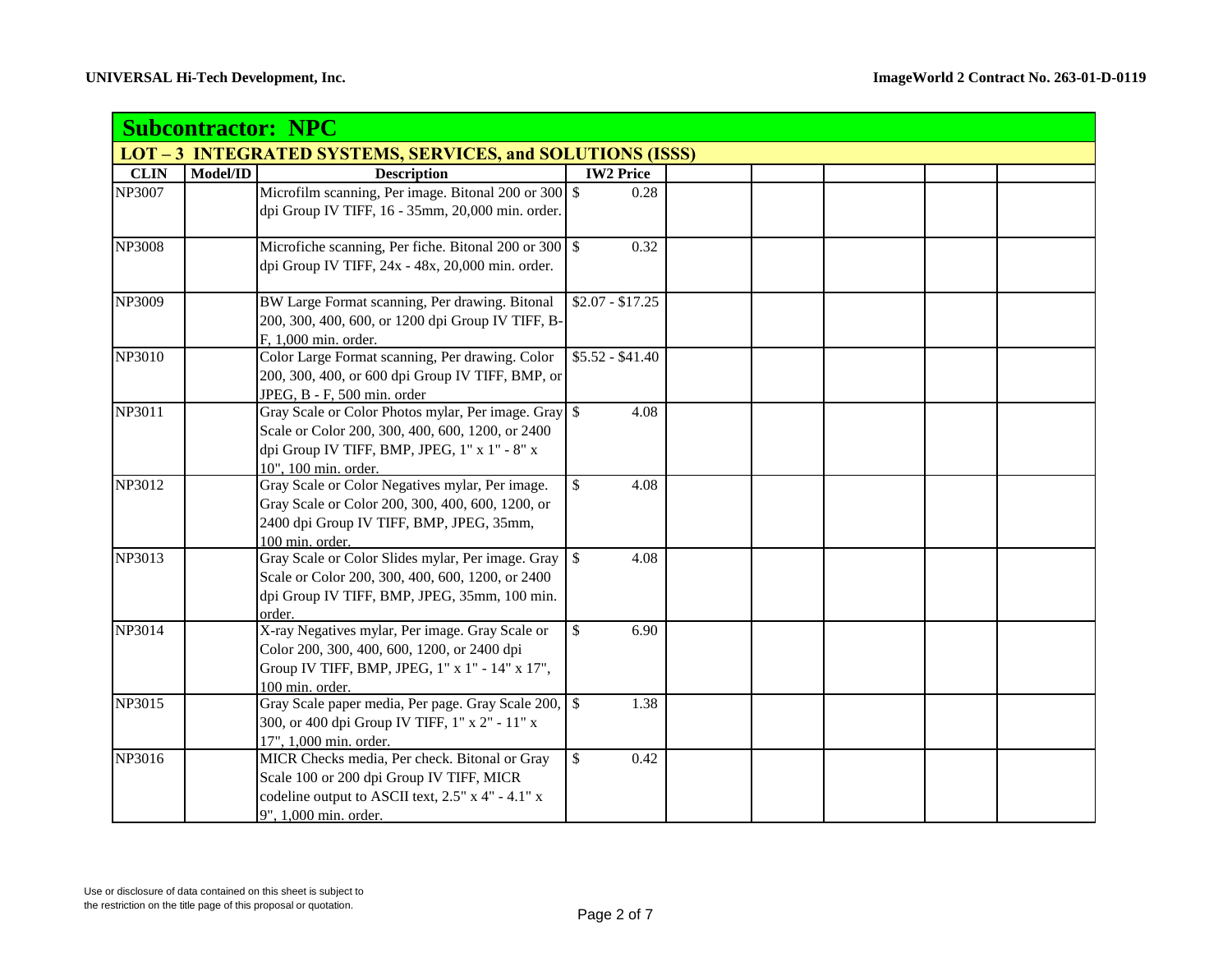|               | <b>Subcontractor: NPC</b>                                  |                                                                                                                                                                                                  |                       |      |  |  |  |  |  |  |
|---------------|------------------------------------------------------------|--------------------------------------------------------------------------------------------------------------------------------------------------------------------------------------------------|-----------------------|------|--|--|--|--|--|--|
|               | LOT - 3 INTEGRATED SYSTEMS, SERVICES, and SOLUTIONS (ISSS) |                                                                                                                                                                                                  |                       |      |  |  |  |  |  |  |
| <b>CLIN</b>   | Model/ID                                                   | <b>Description</b>                                                                                                                                                                               | <b>IW2 Price</b>      |      |  |  |  |  |  |  |
| NP3017        |                                                            | 17", 50,000 min. order.                                                                                                                                                                          | 30.00                 |      |  |  |  |  |  |  |
| NP3018        |                                                            | Microfiche indexing/coding, Per Hour, 24x - 48x,<br>50,000 min. order                                                                                                                            | $\mathbb{S}$<br>30.00 |      |  |  |  |  |  |  |
| NP3019        |                                                            | Aperture Cards indexing/coding, Per Hour, 1,000<br>min. order.                                                                                                                                   | $\mathbb{S}$<br>30.00 |      |  |  |  |  |  |  |
| NP3020        |                                                            | All indexing/coding, Per Field.                                                                                                                                                                  | \$                    | 0.12 |  |  |  |  |  |  |
| NP3021        |                                                            | All form recognition/autocoding, Per Field.                                                                                                                                                      | \$                    | 0.12 |  |  |  |  |  |  |
| NP3022        |                                                            | All optical character recognition (OCR)<br>conversion, Per Page.                                                                                                                                 | \$                    | 0.19 |  |  |  |  |  |  |
| NP3023        |                                                            | Gray Scale or Color Photos mylar indexing, Per<br>Hour, 1" x 1" - 8" x 10", 100 min. order.                                                                                                      | $\mathbb{S}$<br>30.00 |      |  |  |  |  |  |  |
| NP3024        |                                                            | Gray Scale or Color Negatives mylar indexing, Per<br>Hour, 35 mm, 100 min. order.                                                                                                                | $\mathbb{S}$<br>30.00 |      |  |  |  |  |  |  |
| <b>NP3025</b> |                                                            | Gray Scale or Color Slides mylar indexing, Per<br>Hour, 35 mm, 100 min. order.                                                                                                                   | \$<br>30.00           |      |  |  |  |  |  |  |
| NP3026        |                                                            | X-Ray Negatives mylar indexing, Per Hour, 1" x<br>1" - 14" x 17", 100 min. order.                                                                                                                | $\mathbb{S}$<br>30.00 |      |  |  |  |  |  |  |
| NP3027        |                                                            | Paper Source Image Enhancement, Per Hour, 2.5"<br>x 4" - 11" x 17", 50,000 min. order.                                                                                                           | $\mathbb{S}$<br>30.00 |      |  |  |  |  |  |  |
| NP3028        |                                                            | Microfiche Image Enhancement, Per Hour, 24x -<br>48x, 20,000 min. order.                                                                                                                         | $\mathbb{S}$<br>30.00 |      |  |  |  |  |  |  |
| NP3029        |                                                            | Aperture Cards Image Enhancement, Per Hour,<br>1,000 min. order.                                                                                                                                 | \$<br>30.00           |      |  |  |  |  |  |  |
| NP3030        |                                                            | Mylar Image Enhancement, Per Hour, 100 min.<br>order.                                                                                                                                            | $\mathbb{S}$<br>30.00 |      |  |  |  |  |  |  |
| NP3031        |                                                            | Data Entry, Per page. From manuscript or<br>previously printed copy. A page is defined as one<br>single sided source document 8-1/2" x 11"<br>containing up to 2,500 characters, 500 min. order. | \$                    | 3.50 |  |  |  |  |  |  |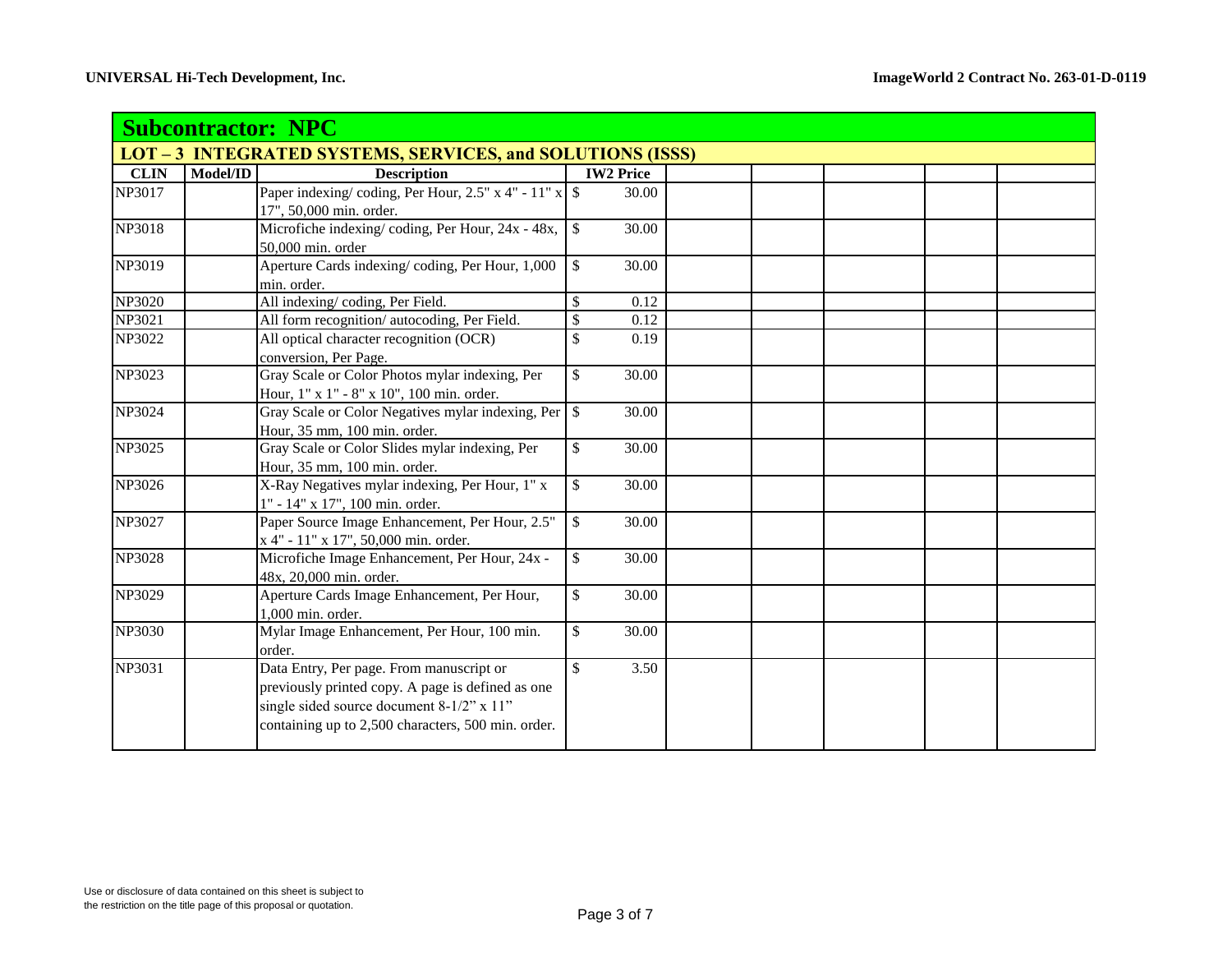| <b>Subcontractor: NPC</b> |                                                            |                                                                                                                                                                                                                                                                                                                                                                                                                                                                                                                                                                                                                                                     |                      |  |  |  |  |  |  |  |
|---------------------------|------------------------------------------------------------|-----------------------------------------------------------------------------------------------------------------------------------------------------------------------------------------------------------------------------------------------------------------------------------------------------------------------------------------------------------------------------------------------------------------------------------------------------------------------------------------------------------------------------------------------------------------------------------------------------------------------------------------------------|----------------------|--|--|--|--|--|--|--|
|                           | LOT - 3 INTEGRATED SYSTEMS, SERVICES, and SOLUTIONS (ISSS) |                                                                                                                                                                                                                                                                                                                                                                                                                                                                                                                                                                                                                                                     |                      |  |  |  |  |  |  |  |
| <b>CLIN</b>               | Model/ID                                                   | <b>Description</b>                                                                                                                                                                                                                                                                                                                                                                                                                                                                                                                                                                                                                                  | <b>IW2 Price</b>     |  |  |  |  |  |  |  |
| NP3032                    |                                                            | Level I SGML Tagging, Per Page. Assumes text<br>based original source pages without complex math,<br>graphics, links, cross-references or tables.<br>Complex pages will be negotiated on a case-by-<br>case basis. Documents will be OCR scanned at<br>300 dpi. Graphics will be provided as 300 dpi<br>raster graphics. All free standing character text<br>larger than six points will be proofread and edited<br>to insure accuracy of 99.75 percent. Original fonts<br>and formats of the source document will be<br>maintained. Graphics will be 100 percent quality<br>assured and provided as 300 dpi raster graphics,<br>2,000 min. order.  | \$<br>5.00           |  |  |  |  |  |  |  |
| NP3033                    |                                                            | Level II SGML Tagging, Per Page. Assumes text<br>based original source pages without complex math,<br>graphics, links, cross-references or tables.<br>Complex pages will be negotiated on a case-by-<br>case basis. Documents will be OCR scanned at<br>300 dpi. Graphics will be provided as 300 dpi<br>raster graphics. All free standing character text<br>larger than six points will be proofread and edited<br>to insure accuracy of 99.75 percent. Original fonts<br>and formats of the source document will be<br>maintained. Graphics will be 100 percent quality<br>assured and provided as 300 dpi raster graphics,<br>2,000 min. order. | $\mathbb{S}$<br>7.50 |  |  |  |  |  |  |  |
| NP3034                    |                                                            | Image Only PDF Conversion, Per image. Paper or<br>microform original source documents will be<br>scanned at 300 dpi or less resolution as specified<br>by the client. 100 percent of the images will be<br>quality assured to ensure that the scanned image is<br>equal to the readability of the original page, 1,000<br>min. order.                                                                                                                                                                                                                                                                                                               | $\mathbb{S}$<br>0.25 |  |  |  |  |  |  |  |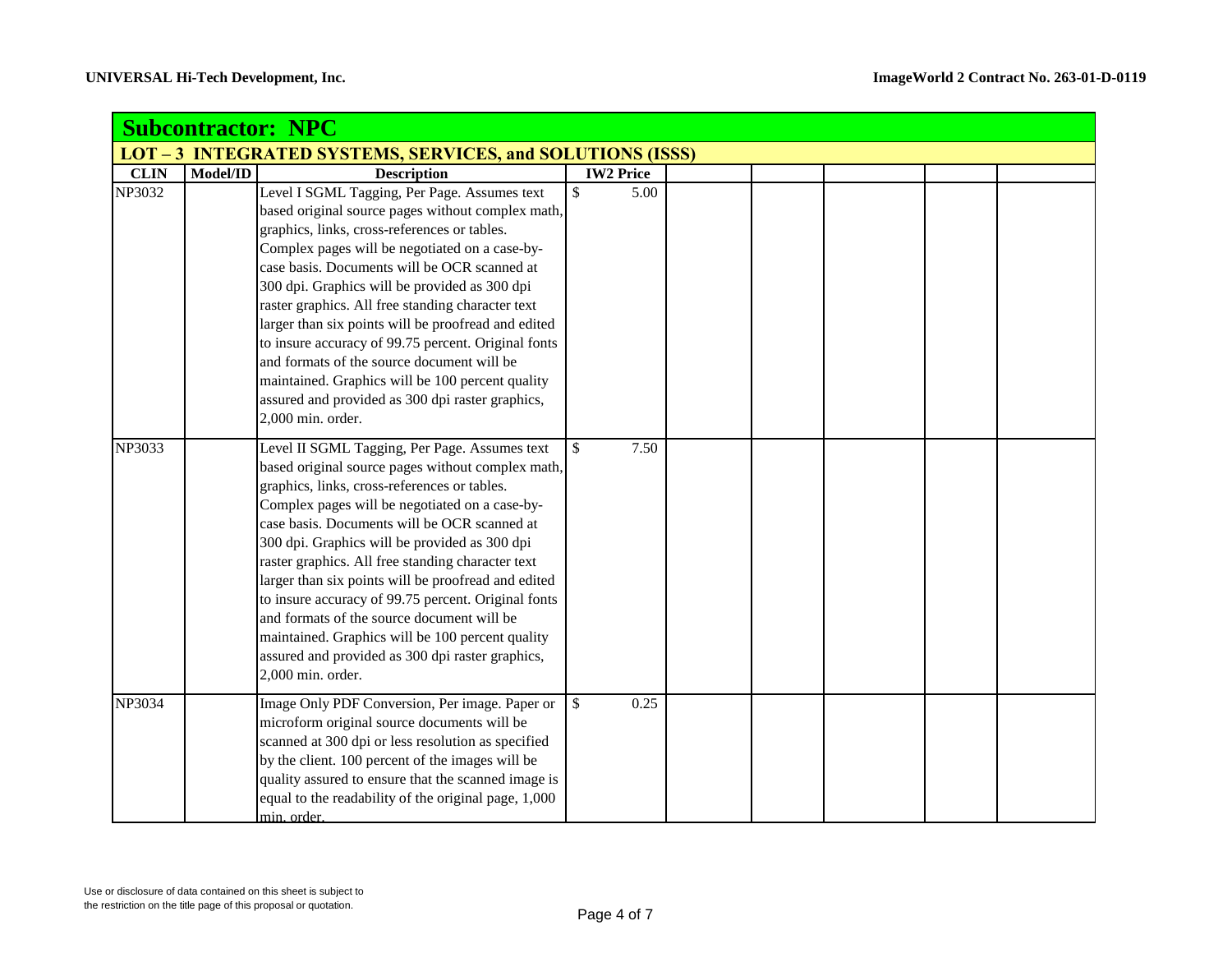|             | <b>Subcontractor: NPC</b>                                         |                                                                                                                                                                                                                                                                                                                                                                                                                                                                                                                                                                                    |               |                  |  |  |  |  |  |  |  |
|-------------|-------------------------------------------------------------------|------------------------------------------------------------------------------------------------------------------------------------------------------------------------------------------------------------------------------------------------------------------------------------------------------------------------------------------------------------------------------------------------------------------------------------------------------------------------------------------------------------------------------------------------------------------------------------|---------------|------------------|--|--|--|--|--|--|--|
|             | <b>LOT - 3 INTEGRATED SYSTEMS, SERVICES, and SOLUTIONS (ISSS)</b> |                                                                                                                                                                                                                                                                                                                                                                                                                                                                                                                                                                                    |               |                  |  |  |  |  |  |  |  |
| <b>CLIN</b> | Model/ID                                                          | <b>Description</b>                                                                                                                                                                                                                                                                                                                                                                                                                                                                                                                                                                 |               | <b>IW2 Price</b> |  |  |  |  |  |  |  |
| NP3035      |                                                                   | Image Plus Edited Text PDF Conversion, Per<br>Page. Paper documents will be scanned at 300 dpi.<br>Text data will be converted to ASCII using OCR.<br>All free standing character text larger than six<br>points will be proofread and edited to insure<br>accuracy of 99.75 percent. Original fonts and<br>formats of the source document will be<br>maintained. Graphics will be 100 percent quality<br>assured and provided as 300 dpi raster graphics,<br>1,000 min. order.                                                                                                    | \$            | 2.55             |  |  |  |  |  |  |  |
| NP3036      |                                                                   | PDF Normal PDF Conversion, Per page. Assumes<br>text based original source pages without complex<br>math, graphics, links, cross-references or tables.<br>Paper documents will be scanned at 300 dpi. Text<br>data will be converted to ASCII using OCR. All<br>free standing character text larger than six points<br>will be proofread and edited to insure accuracy of<br>99.75 percent. Original fonts and formats of the<br>source document will be maintained. Graphics will<br>be 100 percent quality assured and provided as 300<br>dpi raster graphics, 1,000 min. order. | $\mathbb{S}$  | 3.15             |  |  |  |  |  |  |  |
| NP3037      |                                                                   | Hyperlinking PDF Conversion, Per page. Assumes<br>text based original source pages without complex<br>math, graphics, links, cross-references or tables.<br>Hyperlinks will be created for each item contained<br>in the content reference pages of the source<br>document such as Tables of Contents and Indexes.<br>Hyperlinks will be created for all intact internal<br>references. Bookmarks and Thumbnails will be<br>created for each document, 1,000 min. order.                                                                                                           | $\mathcal{S}$ | 0.38             |  |  |  |  |  |  |  |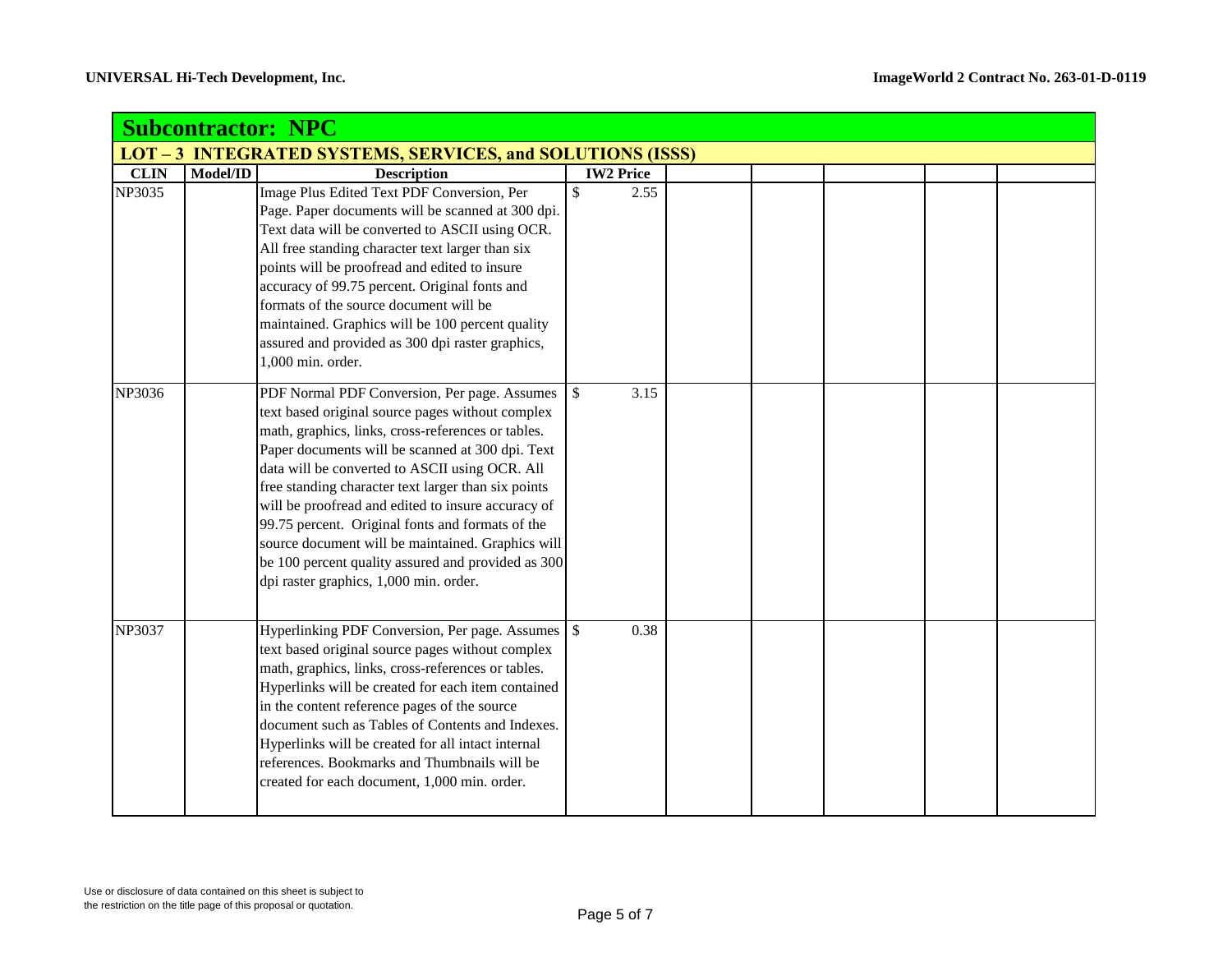|                                                            | <b>Subcontractor: NPC</b> |                                                                                                      |                  |  |  |  |  |  |  |  |
|------------------------------------------------------------|---------------------------|------------------------------------------------------------------------------------------------------|------------------|--|--|--|--|--|--|--|
| LOT - 3 INTEGRATED SYSTEMS, SERVICES, and SOLUTIONS (ISSS) |                           |                                                                                                      |                  |  |  |  |  |  |  |  |
| <b>CLIN</b>                                                | Model/ID                  | <b>Description</b>                                                                                   | <b>IW2 Price</b> |  |  |  |  |  |  |  |
| <b>NP3038</b>                                              |                           | HTML Conversion PDF Conversion, Per Page.                                                            | \$<br>2.70       |  |  |  |  |  |  |  |
|                                                            |                           | Assumes text based original source pages without                                                     |                  |  |  |  |  |  |  |  |
|                                                            |                           | complex math, graphics, links, cross-references or                                                   |                  |  |  |  |  |  |  |  |
|                                                            |                           | tables. Complex pages will be negotiated on a case-                                                  |                  |  |  |  |  |  |  |  |
|                                                            |                           | by-case basis, 1,000 min. order.                                                                     |                  |  |  |  |  |  |  |  |
| NP3039                                                     |                           | XML DTD/Schema Conversion, Per hour.                                                                 | \$<br>141.45     |  |  |  |  |  |  |  |
|                                                            |                           | Assumes specifications have been prepared and                                                        |                  |  |  |  |  |  |  |  |
|                                                            |                           | approved. Consultation, analysis and specifications                                                  |                  |  |  |  |  |  |  |  |
|                                                            |                           | development will be negotiated on a case-by-case                                                     |                  |  |  |  |  |  |  |  |
|                                                            |                           | basis.                                                                                               |                  |  |  |  |  |  |  |  |
| <b>NP3040</b>                                              |                           |                                                                                                      | 161.00           |  |  |  |  |  |  |  |
|                                                            |                           | specifications have been prepared and approved.                                                      |                  |  |  |  |  |  |  |  |
|                                                            |                           | Consultation, analysis and specifications                                                            |                  |  |  |  |  |  |  |  |
|                                                            |                           | development will be negotiated on a case-by-case                                                     |                  |  |  |  |  |  |  |  |
|                                                            |                           | basis.                                                                                               |                  |  |  |  |  |  |  |  |
| NP3041                                                     |                           | XML DTD/Schema Conversion, Per hour.                                                                 | \$<br>141.45     |  |  |  |  |  |  |  |
|                                                            |                           | Assumes specifications have been prepared and<br>approved. Consultation, analysis and specifications |                  |  |  |  |  |  |  |  |
|                                                            |                           | development will be negotiated on a case-by-case                                                     |                  |  |  |  |  |  |  |  |
|                                                            |                           | basis.                                                                                               |                  |  |  |  |  |  |  |  |
| <b>NP3042</b>                                              |                           | XSL Development Conversion, Per hour. Assumes \ \$                                                   | 161.00           |  |  |  |  |  |  |  |
|                                                            |                           | specifications have been prepared and approved.                                                      |                  |  |  |  |  |  |  |  |
|                                                            |                           | Consultation, analysis and specifications                                                            |                  |  |  |  |  |  |  |  |
|                                                            |                           | development will be negotiated on a case-by-case                                                     |                  |  |  |  |  |  |  |  |
|                                                            |                           | basis.                                                                                               |                  |  |  |  |  |  |  |  |